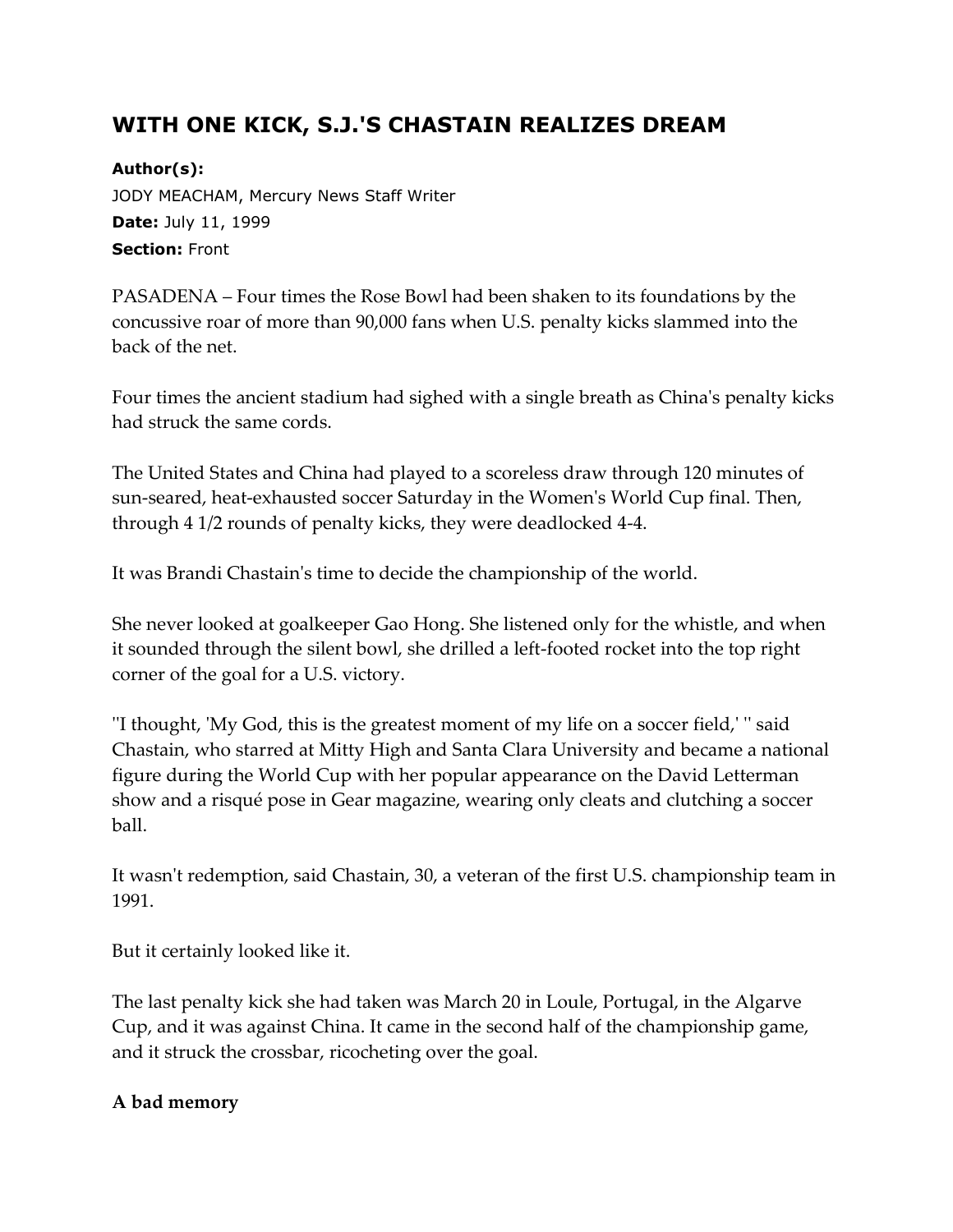The memory of that failure had haunted Chastain often in the four months building up to Saturday's rematch.

''I felt I let my team down,'' she said. ''In this environment, with these players, everybody works so hard that they want the outcome of winning because they have prepared themselves and because they have put themselves on the line. They don't look at you and say, 'You let us down,' but you feel like that inside because you want to give everything you have and do everything the right way.''

To that memory was added the own goal Chastain scored in the July 1 quarterfinal in Landover, Md. Attempting to get the ball away from Germany's onrushing attackers, Chastain sent a back pass toward unprepared goalkeeper Briana Scurry that rolled into the net for a 1-0 Germany lead.

But in the second half, Chastain brought the United States back from its second deficit with a short volley off a corner kick to tie the score at 2-2. The U.S. team won 3-2.

''This was about satisfaction,'' she said of Saturday's winning kick. ''It wasn't about redemption. It was more completing the circle. I started in '91 with this team. These people have been part of my life for a long time. These are the people I go to when I need answers, when I need help or a shoulder to lean on. They're always there for me. Likewise, I wanted to be there for them today. I just closed a chapter in this wonderful book of soccer.''

## **Looking ahead, back**

It's not the last chapter, she said. Next year's Sydney Olympics await the U.S. players, the defending gold medalists.

And it wasn't just one circle that was closed.

Chastain, a forward in the '91 World Cup, was left off a forward-laden roster for the '95 tournament and had to move back to defender to regain a spot on the team. It could have meant the end of her scoring days.

She is a naturally right-footed player who was forced to train her left as a 10-year-old in the Blossom Valley Youth Soccer League when she sprained her right ankle. Although she took the penalty kick last March with her right foot, she had lost confidence in it.